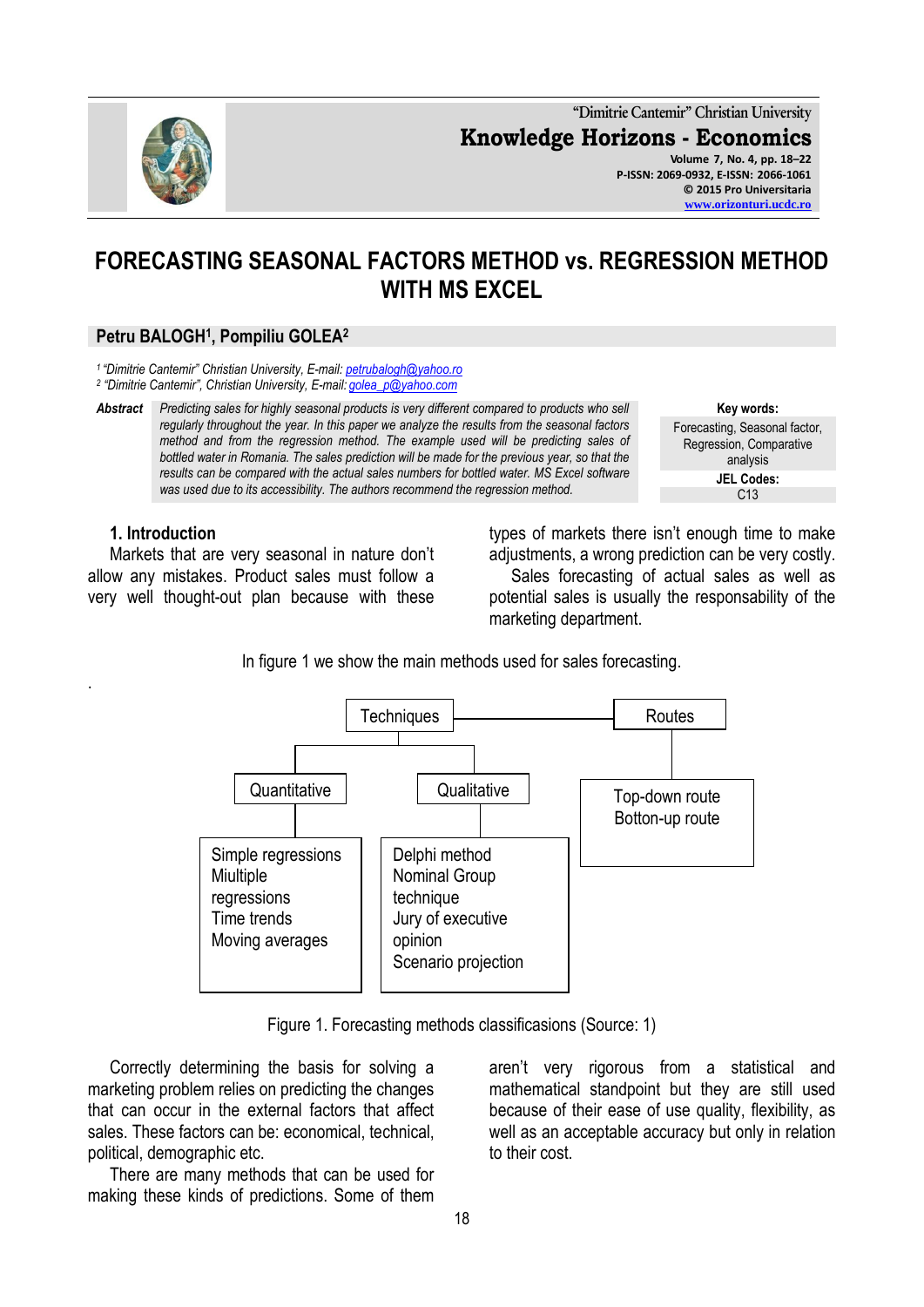# **2. Methodology of research**

This paper compares the results from the seasonality factor method with those from the multiple regression method.

The data for bottled water consumption for years n-2 and n-1 are shown in table 1.

The data for year n, for the months of january, february, march and april are actual sales data that will be compared with the predition results for the same months, using the two methods mentioned above.

*Table 1.* Bottled water consumption [%]

| month/year | $n-2$ | $n-1$ | n  |
|------------|-------|-------|----|
| January    | 49    | 55    | 54 |
| February   | 54    | 53    | 56 |
| March      | 53    | 54    | 57 |
| April      | 53    | 57    | 57 |
| May        | 58    | 57    |    |
| June       | 54    | 61    |    |
| July       | 57    | 58    |    |
| August     | 59    | 58    |    |
| September  | 54    | 56    |    |
| October    | 56    | 55    |    |
| November   | 55    | 57    |    |
| December   | 54    | 52    |    |

*Source:* DaedalusMillwardBrown

The seasonality factor (index) method entails:

- Calculating an average between the years n-2 and n-1, for each period (month in this example)
- Calculating an average of all sales
- Assuming the average of all sales as an average of future sales (if the possible factors

that can influence the results are known, this value can be modified)

We multiply the seasonality factor with the average of all sales.

| $\overline{\phantom{a}}$ | А               | с      | D       | Ε  | F | G        | н        |          |  |
|--------------------------|-----------------|--------|---------|----|---|----------|----------|----------|--|
| 1                        |                 |        |         |    |   |          |          |          |  |
|                          |                 |        |         |    |   | Seasonal | Seasonal | Expected |  |
| $\overline{2}$           | monthlyear      | $n-2$  | $n - 1$ | n  |   | auverage | Factor   | vear n   |  |
| 3                        | January         | 49     | 55      | 54 |   | 52       | 0,939052 | 52       |  |
| 4                        | February        | 54     | 53      | 56 |   | 53,5     | 0,96614  | 54       |  |
| 5                        | March           | 53     | 54      | 57 |   | 53.5     | 0.96614  | 54       |  |
| 6                        | April           | 53     | 57      | 57 |   | 55       | 0,993228 | 55       |  |
| 7                        | May             | 58     | 57      |    |   | 57,5     | 1,038375 |          |  |
| 8                        | June            | 54     | 61      |    |   | 57,5     | 1,038375 |          |  |
| 9                        | July            | 57     | 58      |    |   | 57,5     | 1,038375 |          |  |
| 10                       | August          | 59     | 58      |    |   | 58,5     | 1,056433 |          |  |
| 11                       | September       | 54     | 56      |    |   | 55       | 0.993228 |          |  |
| 12                       | October         | 56     | 55      |    |   | 55.5     | 1,002257 |          |  |
| 13                       | November        | 55     | 57      |    |   | 56       | 1,011287 |          |  |
| 14                       | December        | 54     | 52      |    |   | 53       | 0,957111 |          |  |
| 15                       |                 |        |         |    |   |          |          |          |  |
| 16                       | Auverage        | 54,67  | 56,08   |    |   |          |          |          |  |
|                          | Overal auverage | 55,375 |         |    |   |          |          |          |  |

Fig. 1 Calculating the seasonality coefficient using MSExcel

Regression Forecasting Procedure

- $-$  time series is modeled as having k seasons (Here we illustrate  $k = 12$  months);
- The combination of 0's and 1's for each of the dummy variables at each period indicate the season corresponding to the time series value.
	- $-$  Season 1: S<sub>1</sub> = 1, S<sub>2</sub> = 0,................ S<sub>12</sub> = 0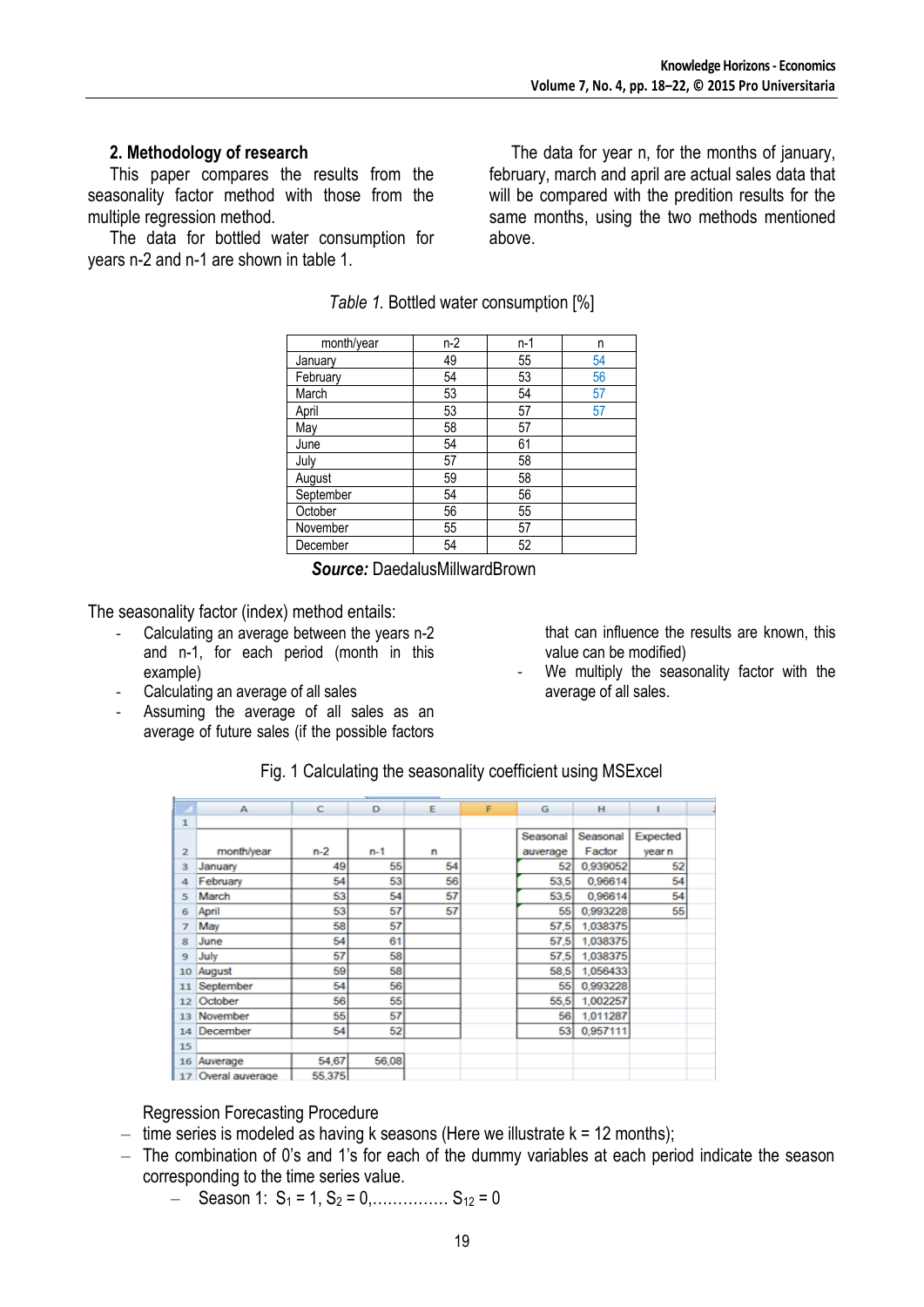- Season 2: S<sup>1</sup> = 0, S<sup>2</sup> = 1, ……………S<sup>12</sup> = 0
- …………………………………………………..  $-$  Season 12:  $S_1 = 0$ ,  $S_2 = 0$ , ............. S12<sub>3</sub> = 1
- Multiple regression is then done on with t,  $S_1, S_2, \ldots$  and  $S_{12}$  as the independent variables and the time series values  $y_t$  as the dependent variable.

 $Y_t = \alpha_0 + \alpha_1 \cdot t + \alpha_2 \cdot S_1 + \alpha_3 \cdot S_2 + \dots + \alpha_{13} \cdot S_{12}$ 

To determine the  $\alpha_0$ ,  $\alpha_1$ ,  $\alpha_{12}$  coefficients we use the Data Analysis module of MSExcel.

| L         | M  | N              | O            | P            | Q            | R              | S            | т            | U           | $\mathsf{V}$ | W        | X        | Υ                 | Z        |
|-----------|----|----------------|--------------|--------------|--------------|----------------|--------------|--------------|-------------|--------------|----------|----------|-------------------|----------|
|           |    |                |              |              |              |                |              |              |             |              |          |          |                   |          |
|           | Y  | t              | $S_1$        | $S_2$        | $S_3$        | $S_4$          | S,           | $S_6$        | $S_7$       | $S_8$        | $S_{g}$  | $S_{10}$ | $\mathbf{S_{11}}$ | $S_{12}$ |
| January   | 49 | 1              | 1            | 0            | 0            | 0              | 0            | 0            | $\bf{0}$    | 0            | $\bf{0}$ | 0        | 0                 | 0        |
| February  | 54 | $\overline{2}$ | 0            | $\mathbf{1}$ | 0            | 0              | 0            | 0            | $\mathbf 0$ | 0            | 0        | 0        | 0                 | 0        |
| March     | 53 | 3              | 0            | 0            | $\mathbf{1}$ | $\mathbf 0$    | $\mathbf 0$  | $\bf{0}$     | $\bf{0}$    | 0            | 0        | 0        | 0                 | 0        |
| April     | 53 | 4              | 0            | $\bf{0}$     | 0            | $\mathbf{1}$   | 0            | $\bf{0}$     | $\bf{0}$    | $\bf{0}$     | 0        | 0        | 0                 | 0        |
| May       | 58 | 5              | 0            | 0            | 0            | 0              | $\mathbf{1}$ | 0            | $\bf{0}$    | 0            | 0        | 0        | 0                 | 0        |
| June      | 54 | 6              | 0            | 0            | 0            | 0              | 0            | $\mathbf{1}$ | 0           | 0            | 0        | 0        | 0                 | 0        |
| July      | 57 | 7              | 0            | 0            | 0            | $\bf{0}$       | 0            | $\bf{0}$     | 1           | $\bf{0}$     | 0        | 0        | 0                 | 0        |
| August    | 59 | 8              | 0            | 0            | 0            | 0              | 0            | 0            | 0           | 1            | 0        | 0        | 0                 | 0        |
| September | 54 | 9              | 0            | 0            | 0            | 0              | 0            | 0            | $\bf{0}$    | 0            | 1        | 0        | 0                 | 0        |
| October   | 56 | 10             | 0            | 0            | 0            | 0              | 0            | 0            | 0           | 0            | 0        | 1        | 0                 | 0        |
| November  | 55 | 11             | 0            | 0            | 0            | 0              | 0            | 0            | $\bf{0}$    | 0            | 0        | 0        | 1                 | 0        |
| December  | 54 | 12             | $\mathbf 0$  | 0            | 0            | $\bf{0}$       | 0            | 0            | $\bf{0}$    | 0            | 0        | 0        | 0                 | 1        |
| January   | 55 | 13             | $\mathbf{1}$ | 0            | 0            | $\bf{0}$       | 0            | 0            | $\bf{0}$    | 0            | 0        | 0        | 0                 | 0        |
| February  | 53 | 14             | $\mathbf 0$  | $\mathbf{1}$ | 0            | $\bf{0}$       | 0            | 0            | $\bf{0}$    | 0            | 0        | 0        | 0                 | 0        |
| March     | 54 | 15             | 0            | 0            | 1            | 0              | 0            | 0            | $\mathbf 0$ | $\bf{0}$     | 0        | 0        | 0                 | 0        |
| April     | 57 | 16             | $\mathbf 0$  | 0            | 0            | $\overline{1}$ | 0            | $\bf{0}$     | $\mathbf 0$ | 0            | 0        | 0        | 0                 | 0        |
| May       | 57 | 17             | 0            | 0            | 0            | $\mathbf 0$    | $\mathbf{1}$ | $\mathbf 0$  | $\mathbf 0$ | 0            | 0        | 0        | 0                 | 0        |
| June      | 61 | 18             | 0            | 0            | 0            | $\bf{0}$       | 0            | $\mathbf{1}$ | $\bf{0}$    | 0            | 0        | 0        | 0                 | 0        |
| July      | 58 | 19             | 0            | 0            | 0            | $\bf{0}$       | 0            | $\bf{0}$     | 1           | 0            | 0        | 0        | 0                 | 0        |
| August    | 58 | 20             | $\mathbf 0$  | $\bf{0}$     | 0            | 0              | 0            | 0            | $\bf{0}$    | 1            | 0        | 0        | 0                 | 0        |
| September | 56 | 21             | $\mathbf 0$  | 0            | 0            | $\bf{0}$       | 0            | $\bf{0}$     | 0           | 0            | 1        | 0        | 0                 | 0        |
| October   | 55 | 22             | $\bf{0}$     | 0            | 0            | $\bf{0}$       | $\bf{0}$     | 0            | $\bf{0}$    | 0            | 0        | 1        | 0                 | 0        |
| November  | 57 | 23             | $\mathbf 0$  | 0            | 0            | 0              | 0            | 0            | $\bf{0}$    | 0            | 0        | 0        | 1                 | 0        |
| December  | 52 | 24             | 0            | 0            | 0            | $\bf{0}$       | 0            | 0            | 0           | 0            | 0        | 0        | 0                 | 1        |

Fig. 2 Regression input

After selecting the Y<sub>i</sub> (Input Y Range), t și S<sub>i</sub> (Input X Range) and e variables, setting the trust level (95%) we get the  $\alpha_i$  coefficient.

Data analysis shows us that:

- Adjusted R Square=0,907;
- F>Fsignificance (1314,05>2,35E-14);
- T<sub>stat</sub>>p<sub>value</sub> for all  $\alpha_i$  coefficients.

This means that all the requirements for accepting the values of  $\alpha_i$  coefficients are met.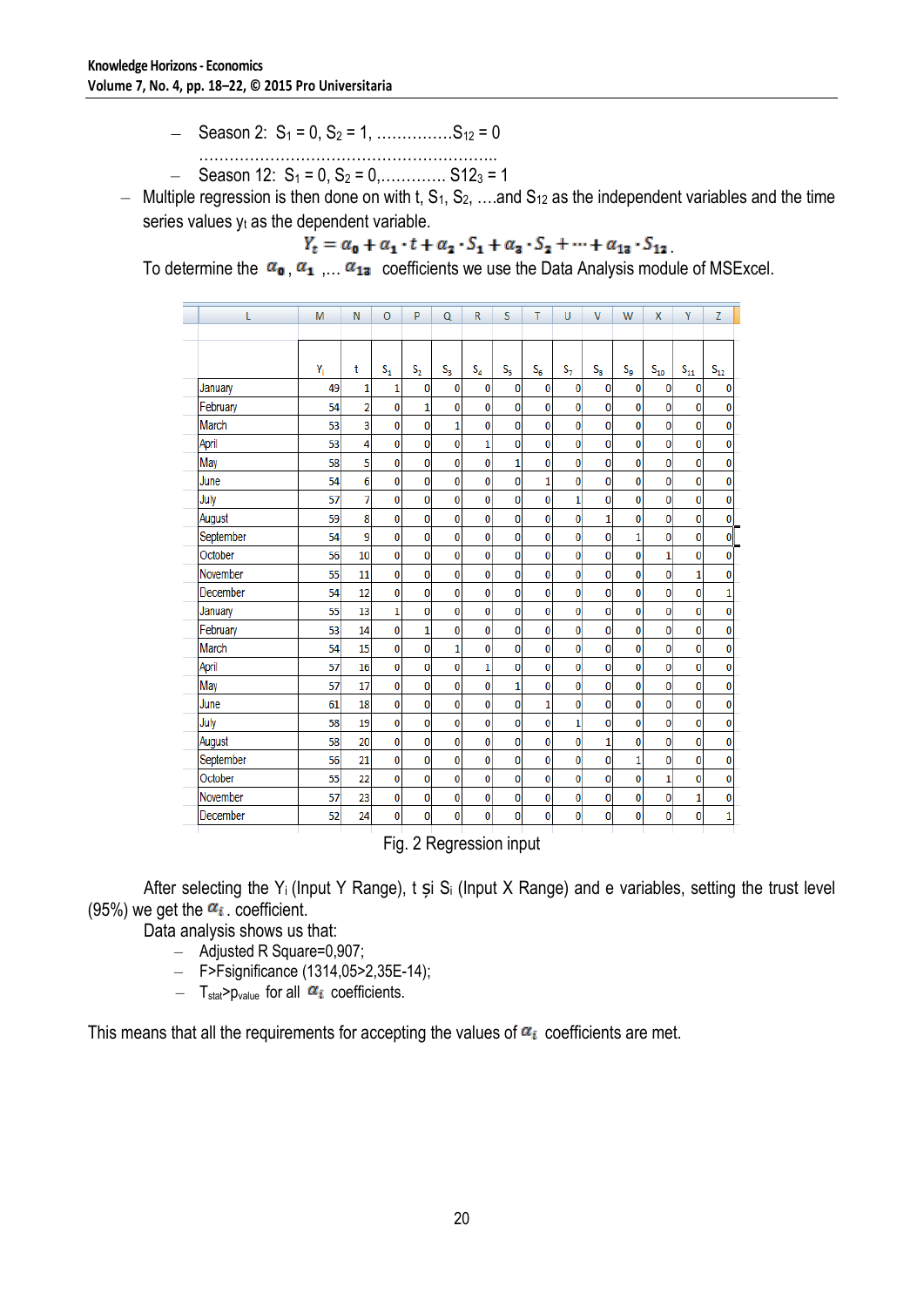| <b>SUMMARY OUTPUT</b>        |              |                          |           |            |                        |                                 |
|------------------------------|--------------|--------------------------|-----------|------------|------------------------|---------------------------------|
| <b>Regression Statistics</b> |              |                          |           |            |                        |                                 |
| <b>Multiple R</b>            | 0,999678192  |                          |           |            |                        |                                 |
| R Square                     | 0,999356488  |                          |           |            |                        |                                 |
| <b>Adjusted R Square</b>     | 0,907745385  | "Strength" of regression |           |            |                        |                                 |
| <b>Standard Error</b>        | 2,077111923  |                          |           |            |                        |                                 |
| <b>Observations</b>          | 24           |                          |           |            | Low p-value for F-test |                                 |
|                              |              |                          |           |            |                        |                                 |
| <b>ANOVA</b>                 |              |                          |           |            |                        |                                 |
|                              | df           | SS                       | <b>MS</b> | F          | <b>Significance F</b>  |                                 |
| Regression                   | 13           | 73701,54167              | 5669,35   | 1314,05    | 2,35454E-14            |                                 |
| <b>Residual</b>              | 11           | 47,45833333              | 4,31439   |            |                        | Low p-values<br>for all t-tests |
| <b>Total</b>                 | 24           | 73749                    |           |            |                        |                                 |
|                              |              |                          |           |            |                        |                                 |
|                              | Coefficients | <b>Standard Error</b>    | t Stat    | P-valu     | Lower 95%              | Upper 95%                       |
| Intercept                    | 0            | #N/A                     | #N/A      | $\sqrt{A}$ | #N/A                   | #N/A                            |
| X Variable 1                 | 0,118055556  | 0,070664783              | 1,67064   | 0,12297    | $-0,037476582$         | 0,273587693                     |
| X Variable 2                 | 51,17361111  | 1,549799675              | 33,0195   | 2,3E-12    | 47,76252503            | 54,5846972                      |
| X Variable 3                 | 52,55555556  | 1,573779434              | 33,3945   | $2.1E-12$  | 49,09169038            | 56.01942073                     |
| X Variable 4                 | 52,4375      | 1,600522228              | 32,7627   | 2,6E-12    | 48,91477433            | 55,96022567                     |
| X Variable 5                 | 53.81944444  | 1,629892058              | 33,0203   | $2,3E-12$  | 50,23207621            | 57,40681267                     |
| X Variable 6                 | 56.20138889  | 1,661749639              | 33,8206   | 1,8E-12    | 52.5439026             | 59.85887518                     |
| X Variable 7                 | 56,08333333  | 1,695954783              | 33,0689   | 2,3E-12    | 52,35056203            | 59,81610464                     |
| X Variable 8                 | 55,96527778  | 1,732368441              | 32,3056   | $3E-12$    | 52,15236055            | 59,778195                       |
| X Variable 9                 | 56,84722222  | 1,770854377              | 32,1016   | $3,2E-12$  | 52,94959802            | 60,74484642                     |
| X Variable 10                | 53,22916667  | 1,811280502              | 29,3876   | 8,3E-12    | 49,24256516            | 57,21576817                     |
| X Variable 11                | 53,61111111  | 1,853519872              | 28,9239   | 9,9E-12    | 49,53154138            | 57,69068084                     |
| X Variable 12                | 53,99305556  | 1,897451394              | 28,4556   | $1,2E-11$  | 49,8167932             | 58,16931791                     |
| X Variable 13                |              |                          |           |            |                        |                                 |

Fig. 3 Regression summary output

The dependant variable becomes:

```
Y_t = 0{,}118 \cdot t + 51{,}173 \cdot S_1 + 52{,}555 \cdot S_2 + \cdots + 50{,}875 \cdot S_{12}
```

|              | N  | $\circ$ | p              | O           | R            | S  |              | U          | V           | W            | X        | Y        | Z            | AA              |
|--------------|----|---------|----------------|-------------|--------------|----|--------------|------------|-------------|--------------|----------|----------|--------------|-----------------|
|              |    |         |                |             |              |    |              |            |             |              |          |          |              |                 |
|              | t  | $S_{1}$ | S <sub>2</sub> | $S_{\rm R}$ | $S_{\alpha}$ | S, | $S_{\kappa}$ | $S_{\tau}$ | $S_{\rm R}$ | $S_{\alpha}$ | $S_{10}$ | $S_{11}$ | $S_{12}$     | <b>Expected</b> |
| November     | 23 | 0       | $\Omega$       | o           | 0            | 0  | $\Omega$     | 0          | 0           | 0            | n        |          | 0            |                 |
| December     | 24 | 0       | 0              | 0           | 0            | 0  | $\Omega$     | 0          | 0           | 0            | 0        | 0        |              |                 |
| January      | 25 |         | $\Omega$       | 0           | 0            | 0  | $\Omega$     | 0          | 0           | 0            | 0        | 0        | $\mathbf{0}$ | 54,125          |
| February     | 26 | Ω       |                | 0           | 0            | 0  | O            | 0          | 0           | 0            | n        | 0        | 0            | 55,625          |
| <b>March</b> | 27 | Ω       | 0              |             | 0            | 0  | $\Omega$     | o          | 0           | 0            | n        | 0        | 0            | 55,625          |
| <b>April</b> | 28 | 0       | $\Omega$       | 0           |              | 0  | $\Omega$     | 0          | 0           | 0            | 0        | 0        | 0            | 57,125          |

Fig. 4 Regression output